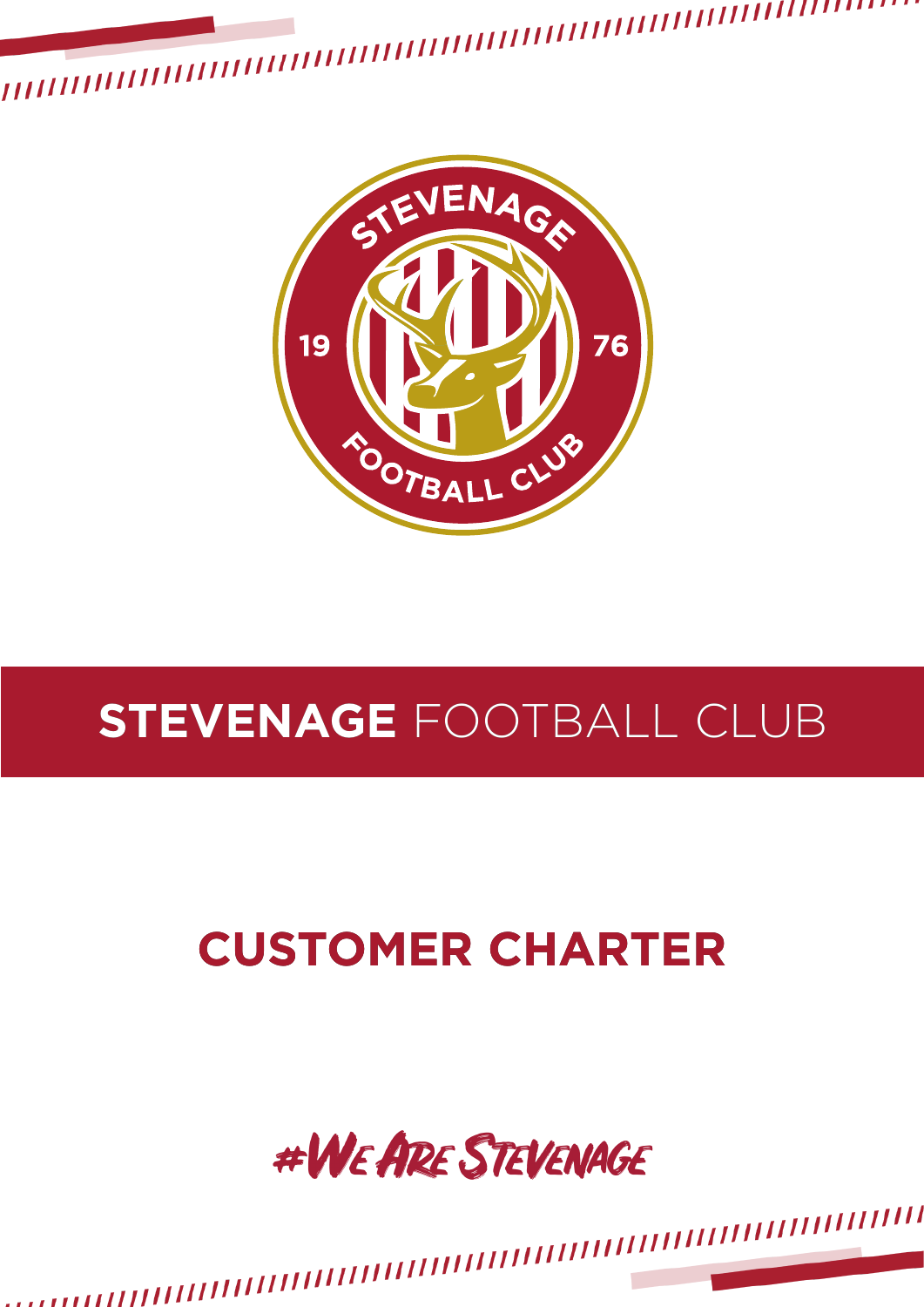# **CONTENTS**

- Mission Statement
- Customer Service
- Anti-Discrimination Policy
- Staff Conduct
- Merchandise
- Visiting Supporters
- Ticketing & Accessibility
- Disabled Ticketing
- Stewarding, Crowd Control & First Aid Catering
- Abandoned Fixtures
- Cup Competitions
- Transport & Travel
- Away Matches
- Stevenage FC Foundation
- Safeguarding
- Charity
- Supporter Consultation
- Data Protection Ground Regulations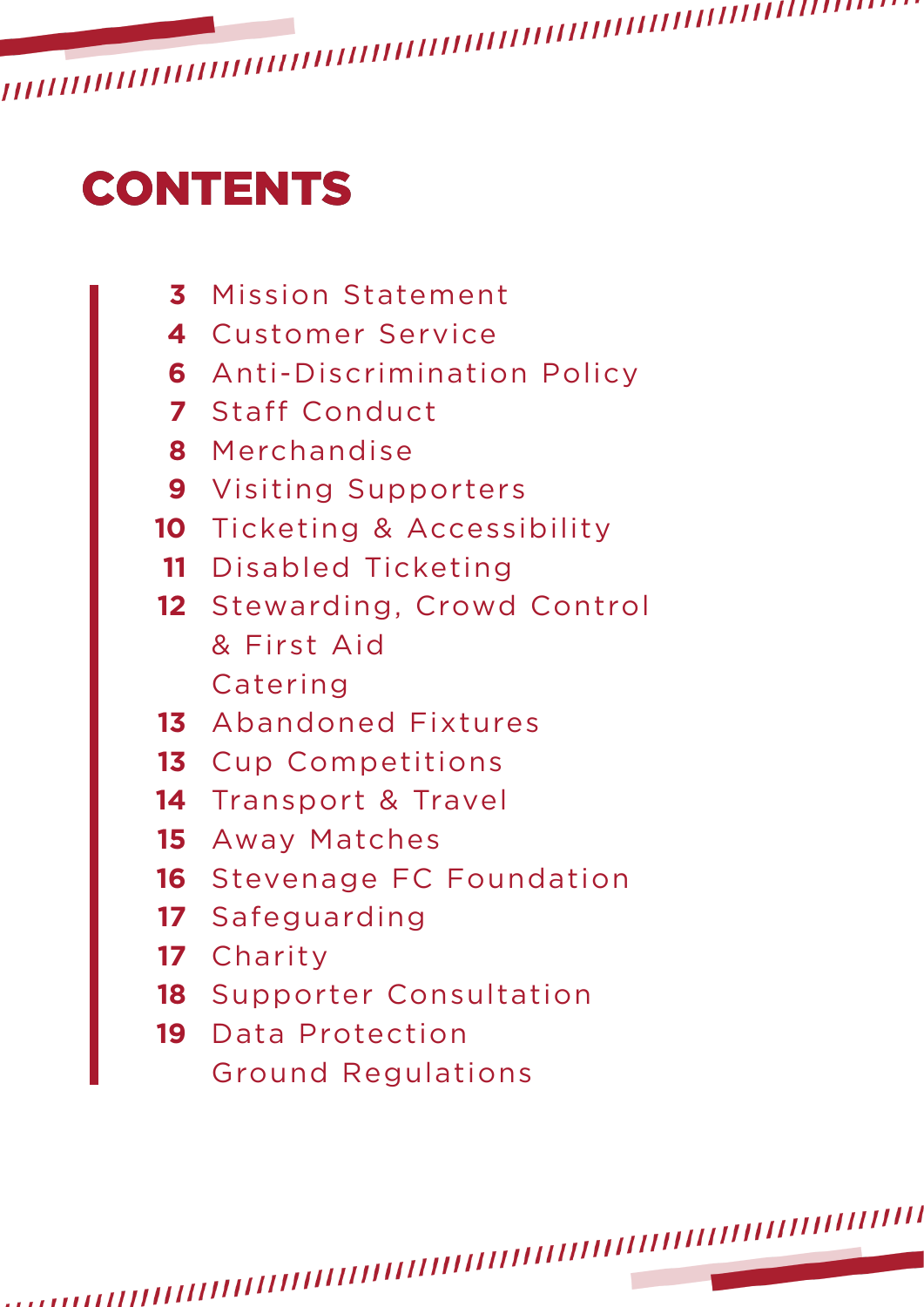## MISSION STATEMENT

Stevenage Football Club has continued to make waves in the world of football since its formation in 1976 and is proud to celebrate its 42nd anniversary this season.

League Championships, Trophies, FA Cup shocks - these are all just part and parcel of supporting a Club which, unlike more established names, is busy creating history rather than living in it .

Stevenage Football Club aims to be a successful professional Football Club with a secure future and a safe and hospitable approach to our supporters. Stevenage Football Club will always take a prudent financial approach to ensure the long-term stability of the club.

The Club will always endeavour to play an active role within the local community and involve our supporters in identifying areas for change or improvement within the club. The Club aims to deliver to all supporters a friendly and professional service.

Stevenage Football Club aim to be a customer led organisation and produce well trained and motivated members of staff who will show excellence in customer service.

The Club is committed to confronting and eliminating discrimination under any of the protected characteristics, whether by age, disability, gender reassignment, marital or civil partnership status, pregnancy, race, religion or belief, sex or sexual orientation.

All methods and details in ensuring the Club maintains a high level of professionalism and accessibility are detailed within this charter. We will endeavour to update our charter and principles, in line with the progress of the club, annually - no later than 1st August.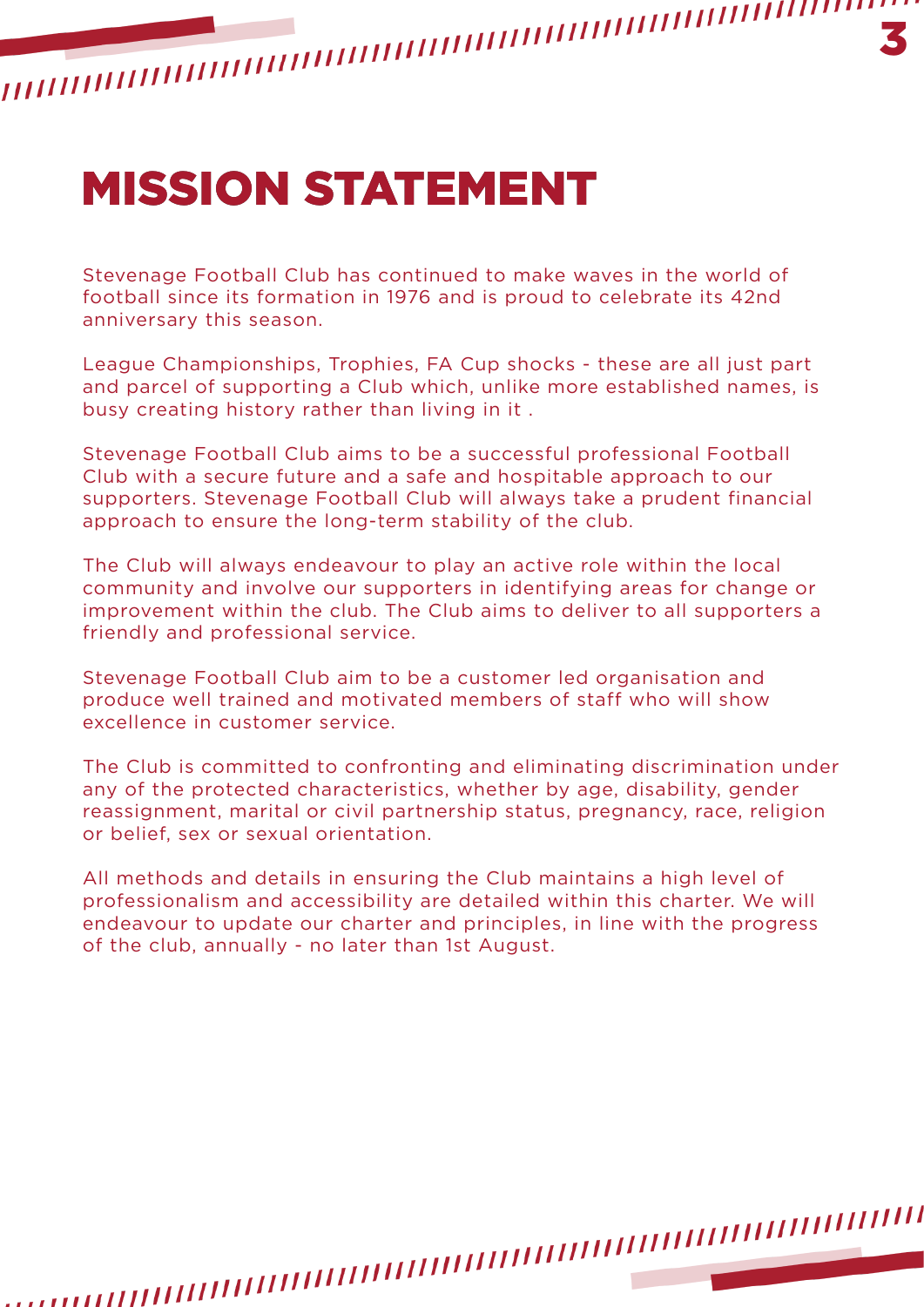## CUSTOMER SERVICE

Stevenage Football Club recognises the importance of maintaining an excellent approach to customer service. Such an approach is imperative to our daily operation and we will strive to maintain exceptional standards at all times. We value each customer and appreciate that as a business, the Club relies on a strong customer base to progress.

The Club will endeavour to respond to any contact from a customer within 7 days from receipt of the initial communication. We believe in a simple and customer friendly approach in dealing with all enquiries. The Club responds by telephone, email or letter. If a customer requests a response in writing we will endeavour to provide one.

All staff employed by Stevenage Football Club will receive training in customer service to a high standard and will be committed to constant development to improve productivity, quality and customer satisfaction. The Club encourages customers to contact the its Supporter Liaison Officers, in the first instance.

Matt Gray Supporter Liaison Officer slo@stevenagefc.com

Steve Fanthorpe Disability Liaison Officer dslo@stevenagefc.com

01438 223223

Stevenage Football Club The Lamex Stadium Broadhall Way Stevenage SG2 8RH

Customer complaints should be put in writing or by email and directed to Lindsay Powell (lindsayp@stevenagefc.com), in line with the club's complaints policy which can be found at www.stevenagefc.com/club/policies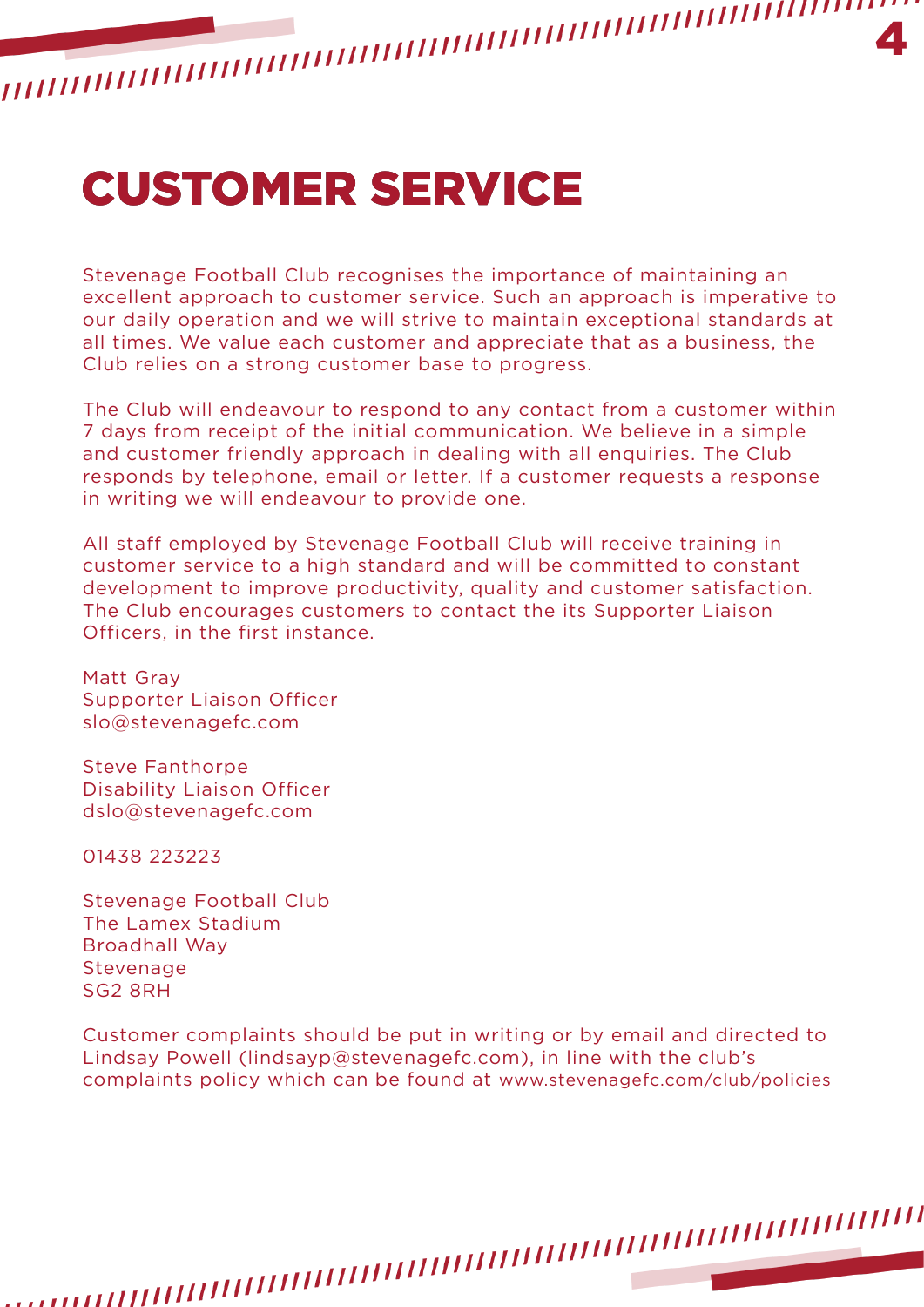Should you not receive a satisfactory resolution to your complaint, you have the right to escalate your complaint further to the Club's Football Secretary, Tom Norman (tomn@stevenagefc.com), at the above address. Only complaints that have proceeded through the first level of escalation will be acknowledged by the Football Secretary. You will be responded to within 7 days.

5

Should the Club not be able to resolve the complaint satisfactorily and there is no prospect of resolution, or if the Club has not properly responded within six weeks of the original submission of your complaint, you have the right to contact the Independent Football Ombudsman (IFO) directly, for further investigation. The IFO complaints process is available from their website at www.theifo.co.uk.

The Independent Football Ombudsman Suite 49 33 Great George Street Leeds LSl 3AJ

contact@theifo.co.u k

Details of all complaints are recorded and kept on file for reporting purposes in line with the Clubs Data Policies.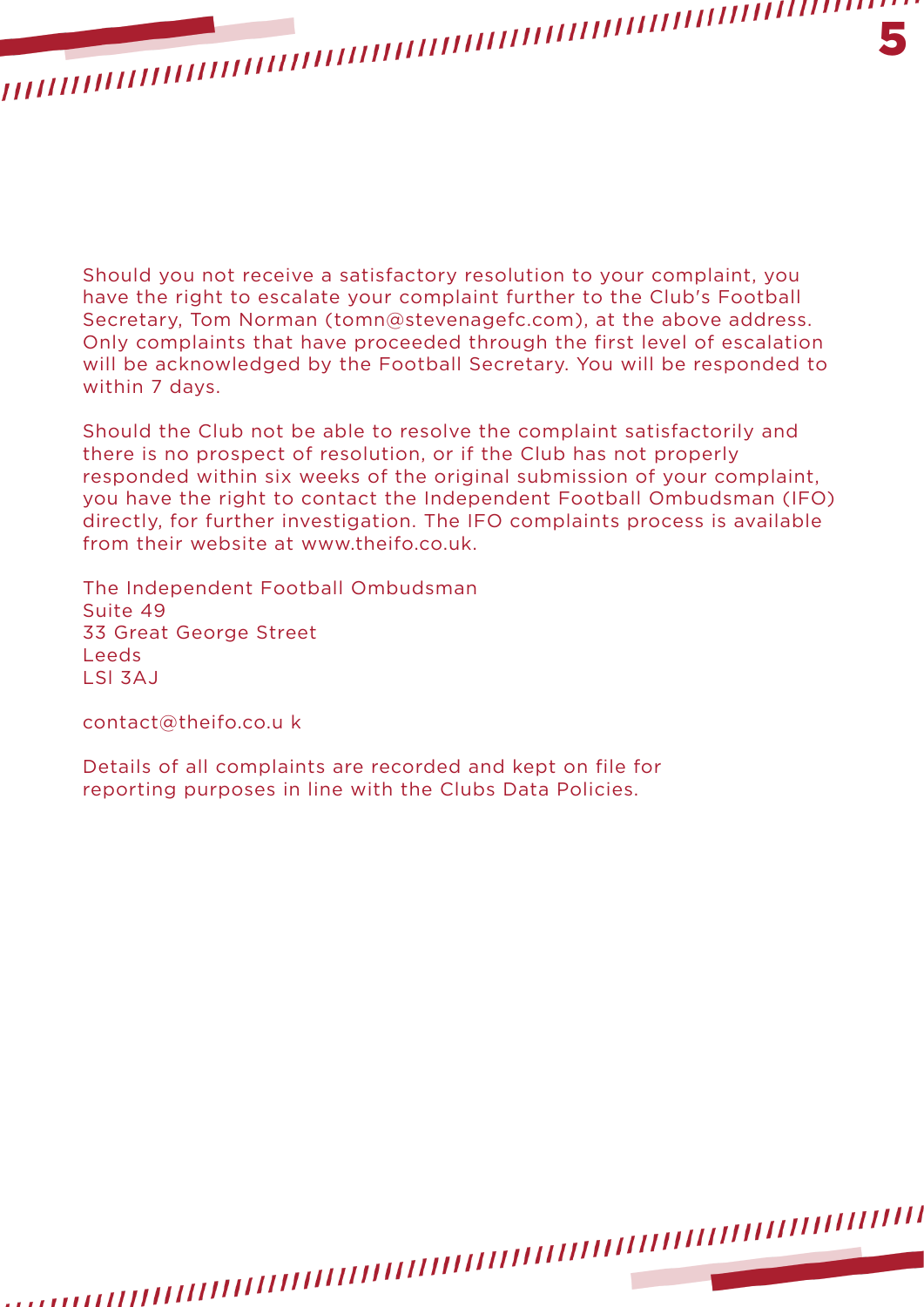## ANTI-DISCRIMINATION POLICY

Stevenage Football Club is committed to eliminating all instance of discriminatory behaviour under any of the protected characteristics, whether by age, disability, gender reassignment, marital or civil partnership status, pregnancy, race, religion or belief, sex or sexual orientation.

Stevenage Football Club is an equal opportunities employer. Our activities will in no way discriminate against any individual. This includes, advertisement of jobs, working environment, pay and employment terms, selection for teams, training and development and appointments to honorary positions.

No activities with Stevenage Football Club will discriminate against any person on grounds of age, disability, gender reassignment, marital or civil partnership status, pregnancy, race, religion or belief, sex or sexual orientation.

Stevenage Football Club will not tolerate any form of harassment whether that be on grounds of age, disability, gender reassignment, marital or civil partnership status, pregnancy, race, religion or belief, sex or sexual orientation, and will work to ensure that such behaviour is met with appropriate disciplinary action.

Stevenage Football Club will support the English Football League and The Football Association in its commitment to develop a programme of on-going training and awareness-raising events and activities in order to promote the eradication of discrimination.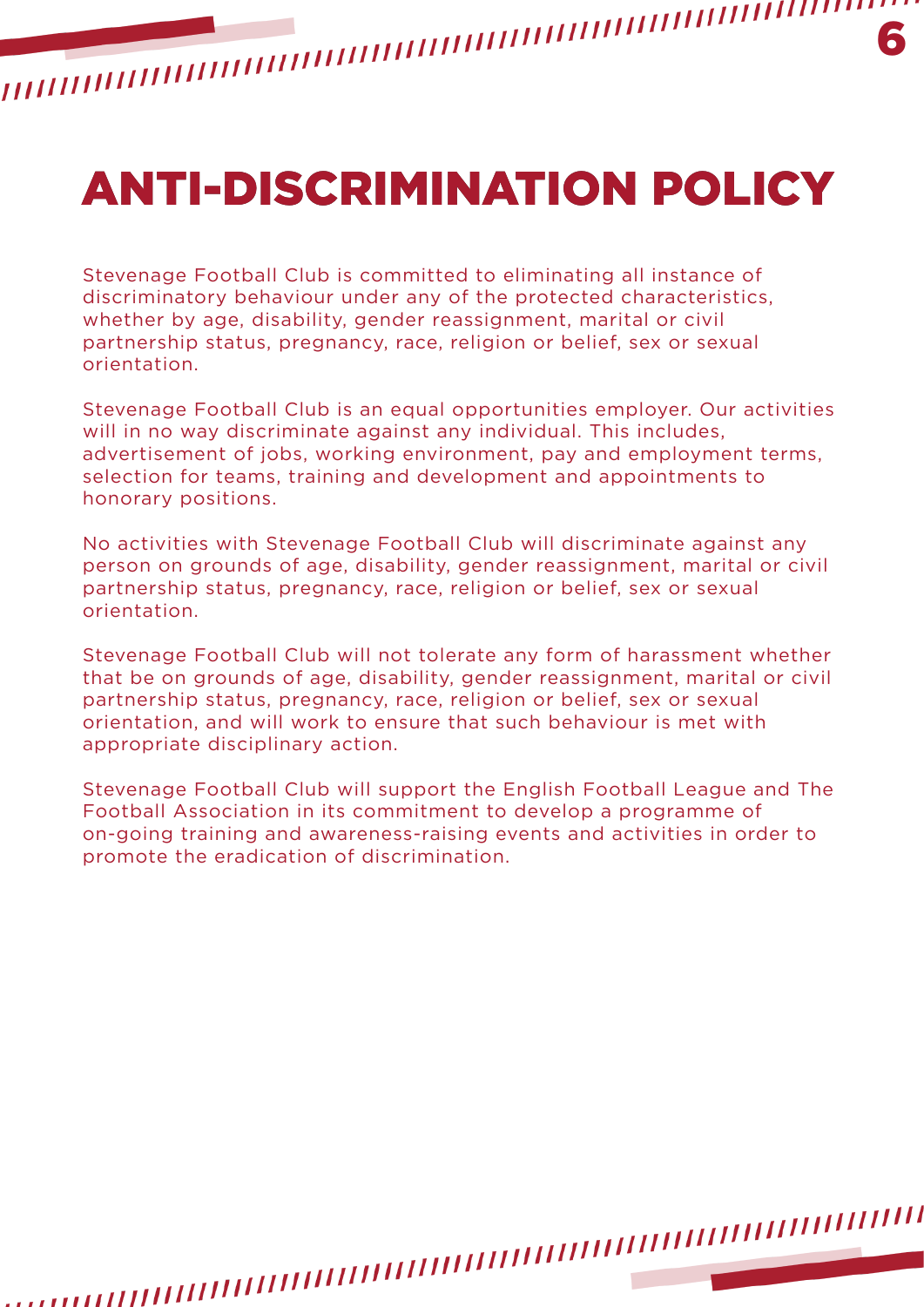# STAFF CONDUCT

Stevenage Football Club is committed to providing quality services for all our customers. We will do our best to provide full attention to you by offering additional help if it is required.

All full-time, part-time staff and volunteers have a duty to act as ambassadors of Stevenage Football Club and if a customer encounters any problems with a member of staff they should respond via our complaints procedure detailed previously.

Stevenage Football Club is committed to providing quality services and products for everyone who comes into contact with or visits the Club.

This means when meeting face to face we will:

- Be polite, courteous, friendly and helpful and listen to you, giving you our full attention.
- Use plain language and avoid jargon.
- Ensure that any office you are visiting is tidy, clean, pleasant, welcoming and accessible.
- Address you with proper respect at all times.

When answering the phone, we will:

- Endeavour to answer all calls within 30 seconds.
- Greet in a courteous and helpful manner.
- State which member of staff and department you are speaking to.
- Find out who can best help you, redirect your call if necessary and arrange further contact if appropriate.

Stevenage Football Club is committed to informing staff of all key issues in order for any customer enquiry to be duly satisfied quickly and efficiently. We will brief our staff immediately on any changes of club rules or Football League policy so that you are informed of any changes that will affect your match day experience.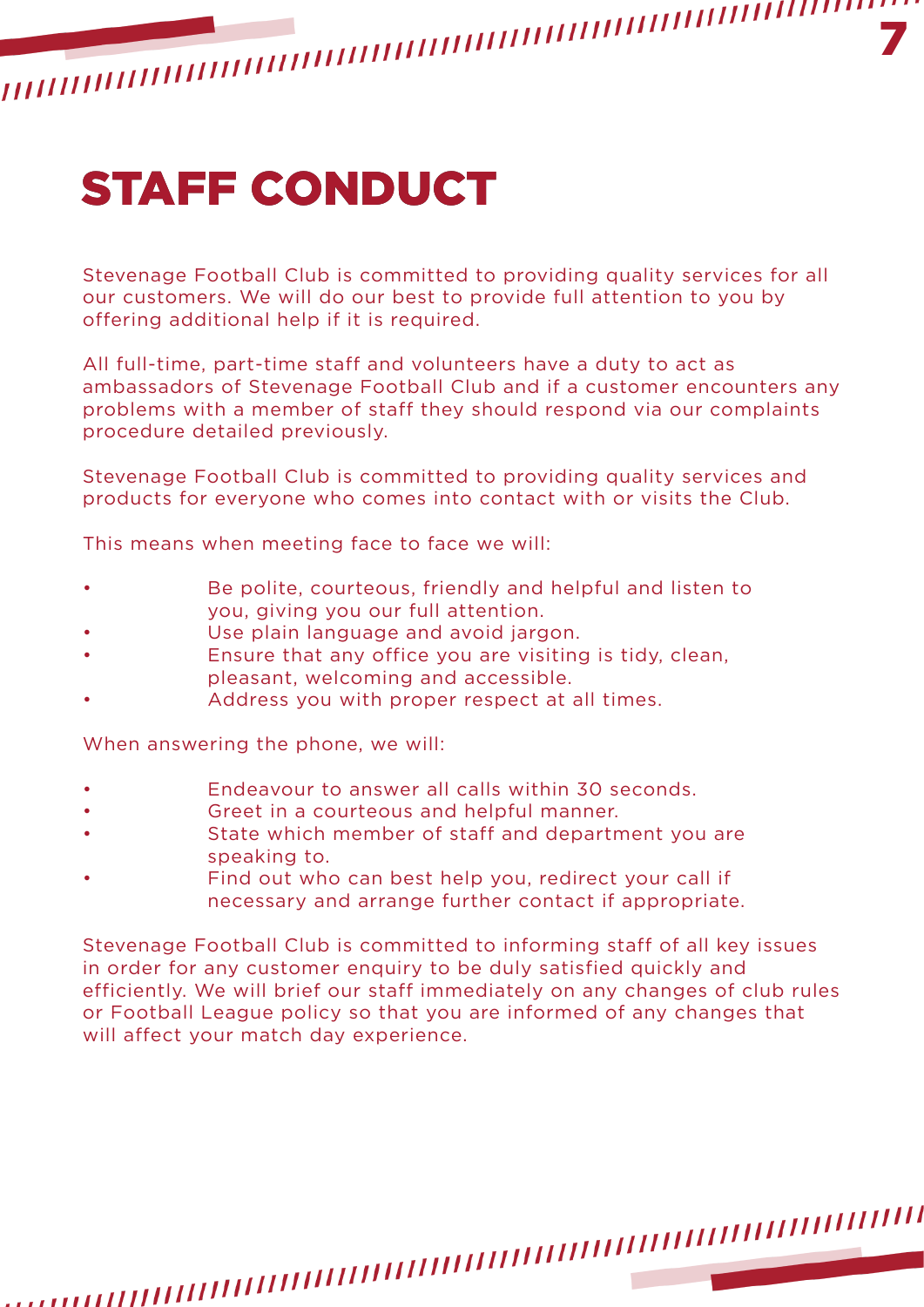#### MERCHANDISE

All replica kits are designed with a minimum lifespan of one season.

Details of the Club's next intended change of kits will be communicated to supporters via the Official Club Website and the Club Shop, subject to contractual confidentiality. Due to sponsorship requirements it may be required that a club's replica kit is changed during a season or after a single season. In that case, all relevant changes will be communicated via the Club's Official Website and via the Club Shop. Supporters will be notified of any proposed change of kit in advance of any such changes taking place.

The Club aims to provide a wide range of official products available for purchase from the club shop.

The Club will also endeavour to maintain a high level of post-purchase support. Our pricing policy is strictly internal, however all our prices are in line with merchandise available from other Football League clubs. We do not willingly overprice our stock and all prices for products will be freely advertised in the club shop and on the club website.

Stevenage Football Club is committed to preventing price fixing in relation to the sale of replica team kit.

Stevenage Football Club reserves the right to withdraw any product on offer at any time. Normal refund policy applies to any product on offer. All offers are not transferable and may be available for a limited time only. On occasion we may run special promotions through the club shop whereby season ticket holders and club members benefit ahead of other supporters. The club will endeavour to set out rules in relation to each promotion as and when they occur.

Stevenage Football Club offers refunds on merchandise in accordance with its legal obligations.

Our refund policy can be found online at www.stevenagefc.com/club/policies and is displayed within the Club Shop and on our Online Store.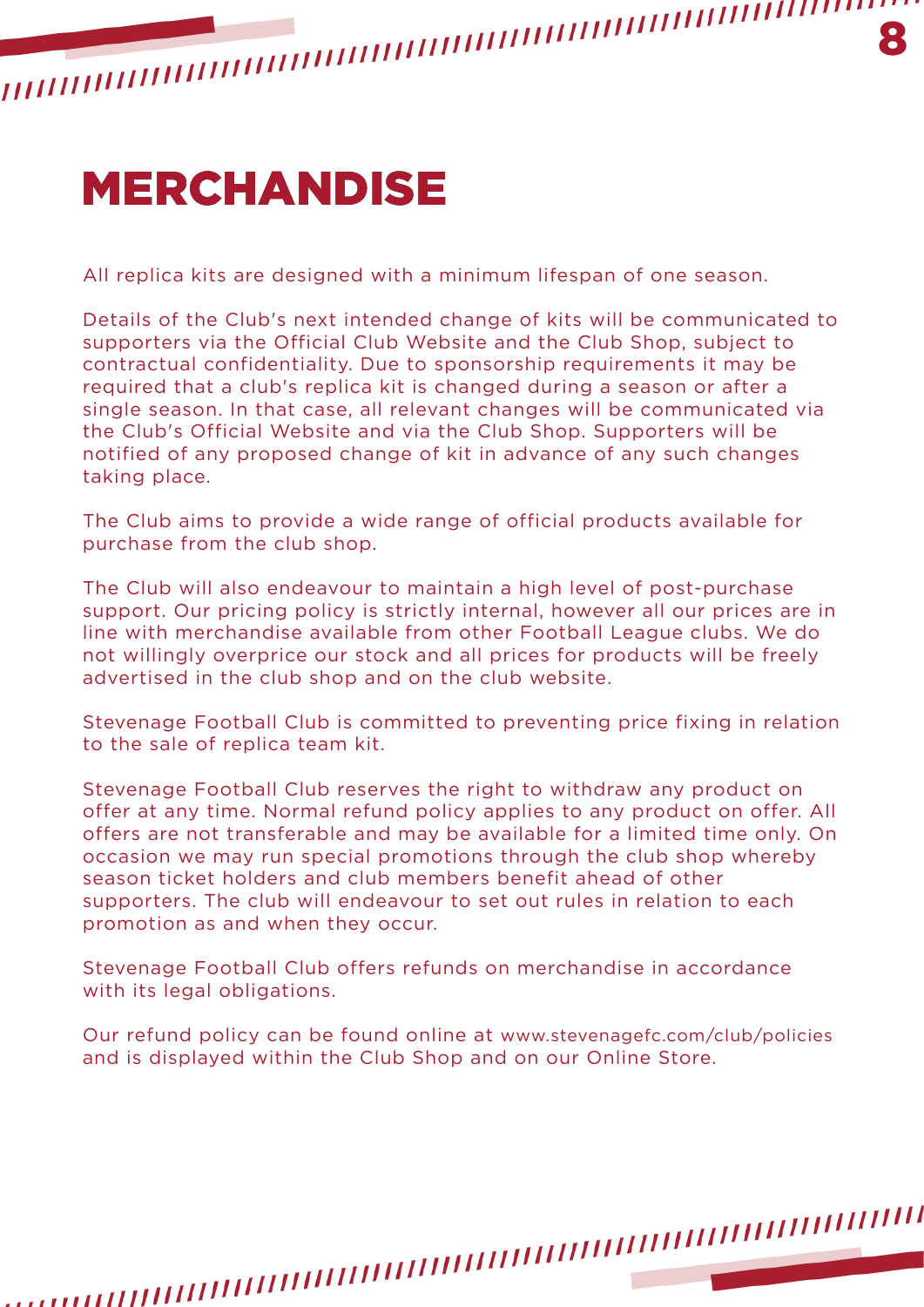Stevenage Football Club does not charge admission prices to supporters of the visiting club, higher than those charged to our own supporters for comparable accommodation (*i.e.* seating vs. seating).

Stevenage Football Club has the facility to accommodate 1,304 away supporters plus 4 wheelchair and carer supporters in the South Stand, subject to its Safety Certificate and match by match safety assessments.

The Club abides by English Football League and Football Association Cup Competition rules, governing the allocation of tickets to visiting clubs.

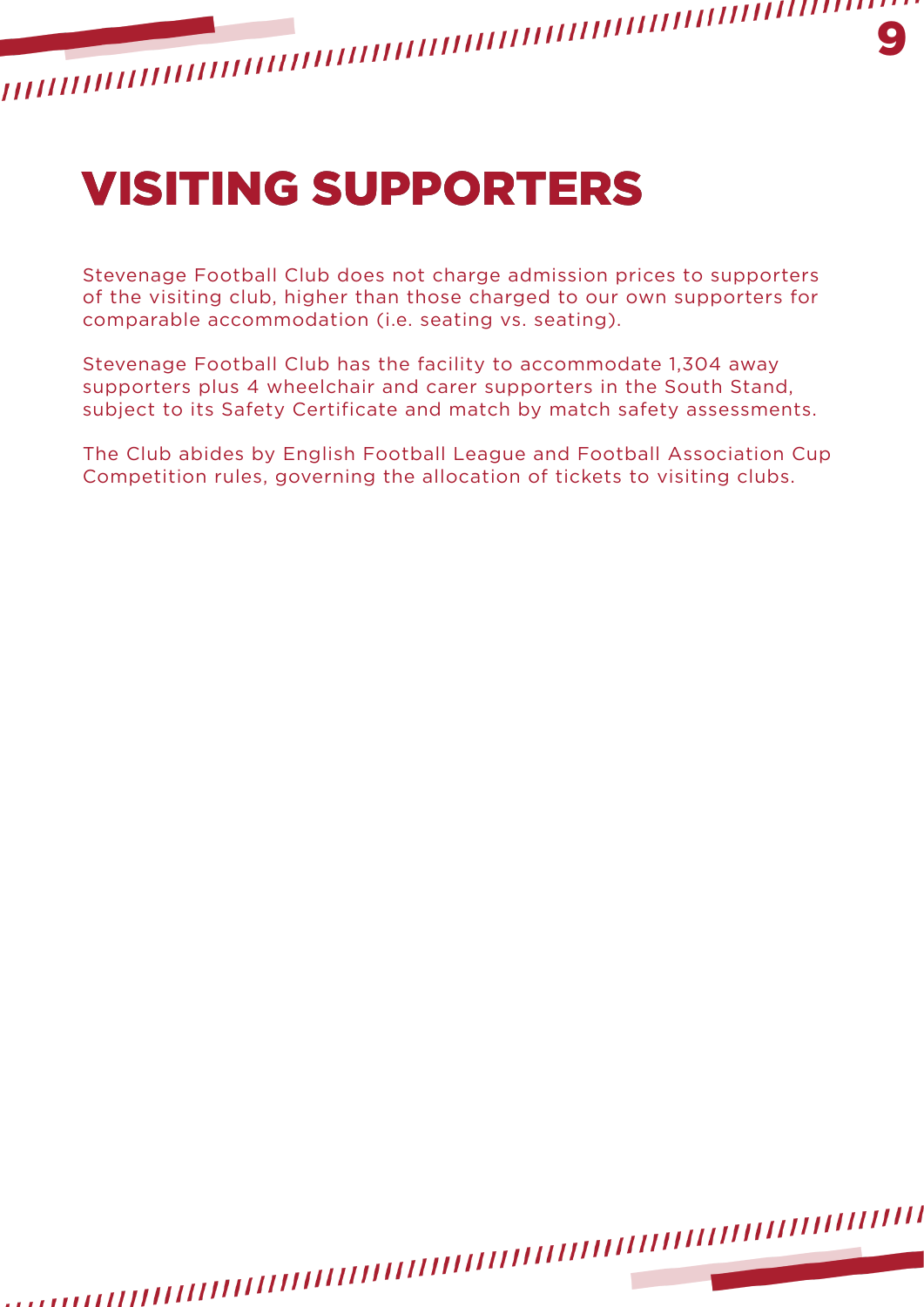

Stevenage Football Club continues to strive for value for money by offering a broad range of ticket prices including reduced rates for concessions, i.e. juniors, senior citizens & students, and also specific family deals.

|                    | $O(A)$ : |     | MIP: OIA: | Adult Adult Conc Conc U18 U18 U12<br>MIP: OIA: MIP: |             |     | O(A) | U12<br>MIP: |
|--------------------|----------|-----|-----------|-----------------------------------------------------|-------------|-----|------|-------------|
|                    |          |     |           |                                                     |             |     |      |             |
| East               | £17      | £20 | £15       | £17 £10                                             |             | £12 | £5   | £5          |
| North 1            | £22      |     | £24 £20   |                                                     | $£22$ $£14$ | £16 | £8   | £10         |
| North<br><b>SA</b> | £17      | £20 |           | £17 £19 £12                                         | O           | £14 | £8   | £8          |
| West               | £22      | £24 | £20       | £22 £14                                             |             | £16 | £8   | £10         |
| South              | £22      | £24 | £20       | £22                                                 | £14         | £16 | £8   | £10         |

Ticket Pricing - Match day prices can be found here.

*Key: OIA = 'Online/In-Advance'. MIP = 'Matchday/In-Person'*

Family Tickets will be available in the West Stand for £35 for 1 Adult and 2 U16s, or £50 for 2 Adults and 2 U16s.

All concessionary rate tickets must be qualified by production of a valid photographic ID upon purchase

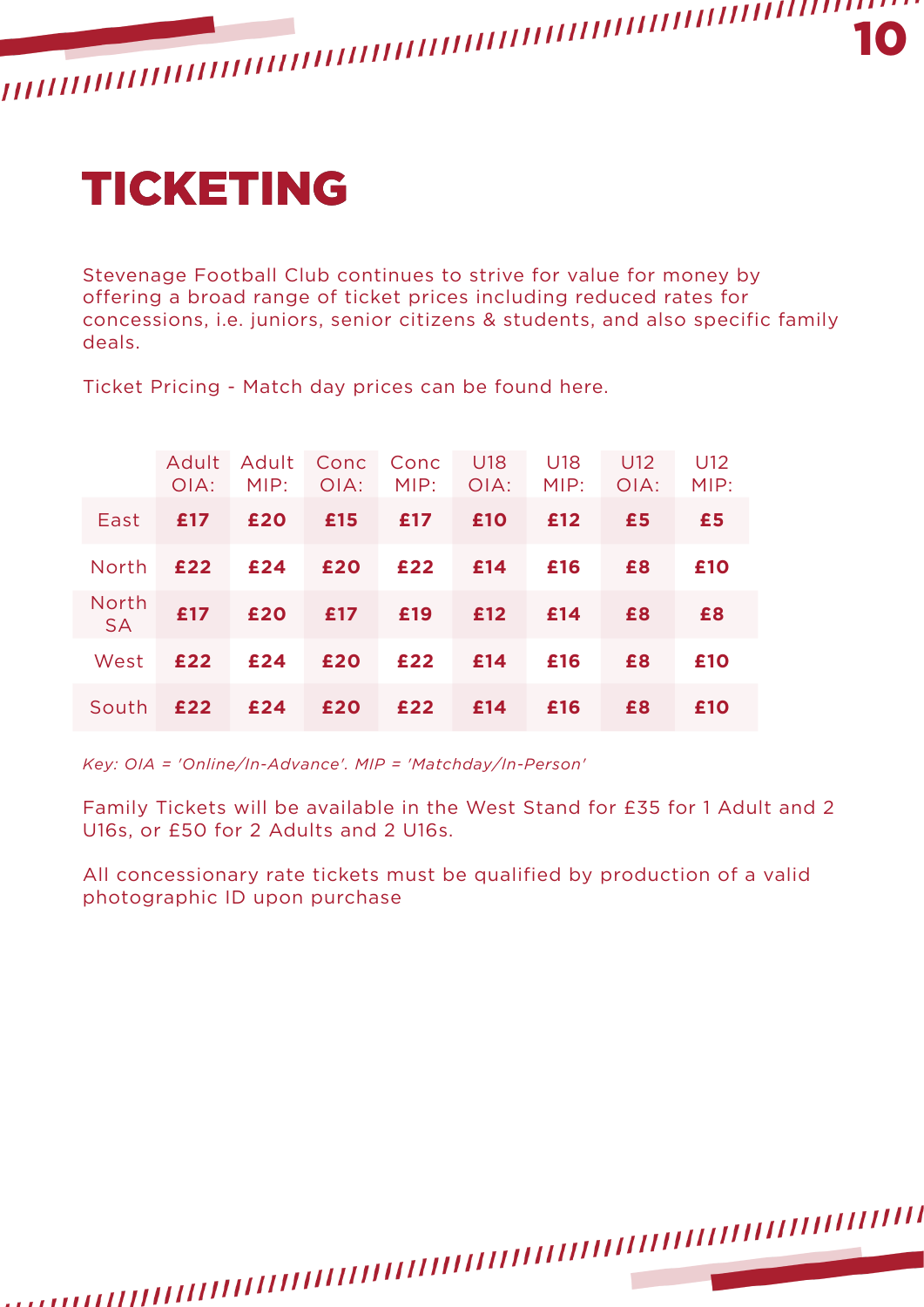#### 11

## DISABLED TICKETING

All carers will receive free entry when accompanying a disabled supporter who has purchased a ticket at the normal rate. All adults will be charged at a concessionary rate.

Stevenage Football Club reserves the right to request 'proof of disability· before issuing a concession. Such proof shall include:

- Receipt of the middle or higher rate of the Disability Living Allowance (mobility or care component).
- Receipt of either the Severe Disability Allowance or Attendance Allowance.
- A letter from your General Practitioner.

N.B Receipt of an Orange/Blue disabled parking badge will not be considered sufficient proof of disability.

Stevenage Football Club will strive to accommodate all disabled supporters but it is advisable that a request be made for disabled spaces prior to the day of the match. A request can be made by contacting the Head of Ticketing. Operations & PA to the Chairman. Lindsay Powell (lindsayp@stevenagefc.com or 01438 223 223).

At this present time. due to restrictions associated with the redevelopment of the Stadium. home wheelchair disabled supporters are located in the front row of the West Stand. Upon completion of the new North Stand. these supporters will be relocated into new bespoke facilities. Away wheelchair disabled supporters are located in new facilities in the South Stand which were installed for the 2018/19 season.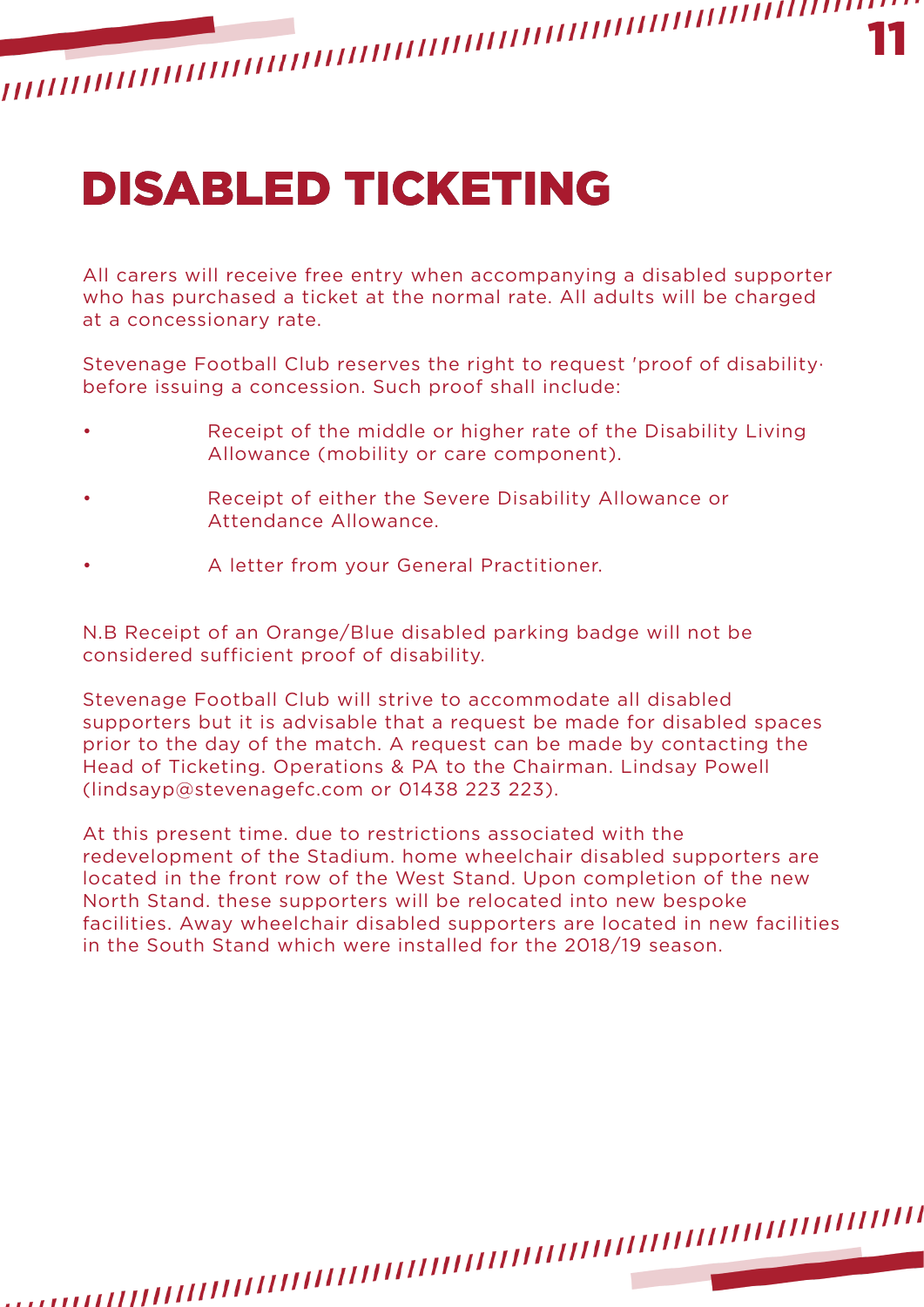# STEWARDING, CROWD CONTROL & FIRST AID

The Club operates a fair and open policy with regards to stewarding with spectator safety being the primary focus. The West, North and South Stands are all seated and standing in these areas is not accepted. In the East Terrace, all gangways must be kept clear at all times.

Aggressive and abusive words and behaviour towards fellow spectators or staff is not tolerated by the Club.

The Club provides full medical support for spectators within the ground.

#### CATERING

The Club aims to provide both value for money and variety of choice with regards to its catering facilities. Any feedback in relation to our catering is always valued and should be sent to info@stevenagefc.com.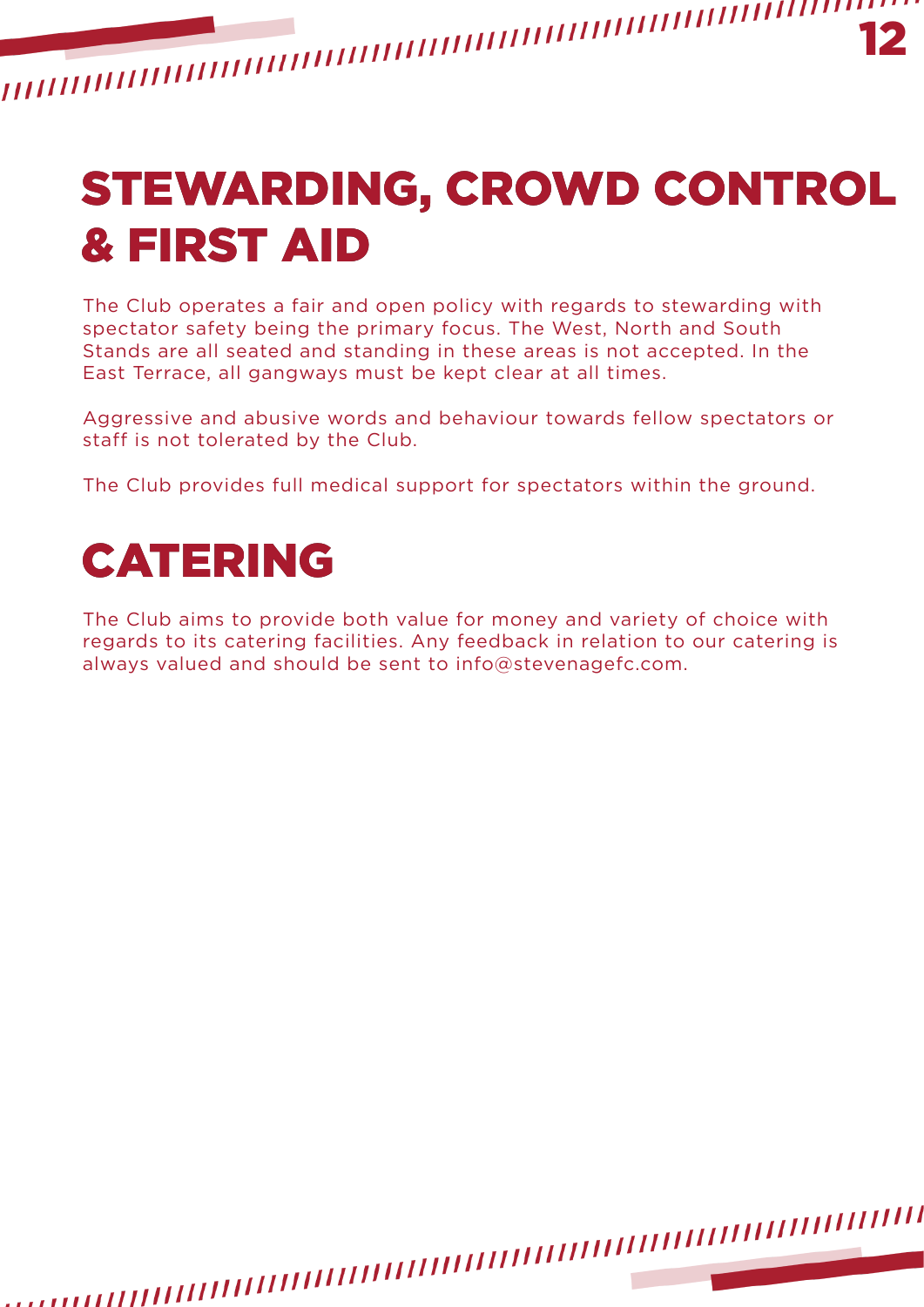

If a match is abandoned after kick-off spectators are entitled to the following:

- Match Abandoned before half time: At the discretion of the Chairman and Board of Directors, supporters will be able to gain admission to the corresponding rearranged fixture upon production of their original match ticket.
- Match Abandoned from conclusion of the first half onwards: no refund

#### CUP COMPETITIONS

Tickets for Cup Competitions are generally priced at the usual League match rates, although we may be at liberty to consider some reductions for early rounds of Cup competitions or increases for later rounds with the agreement of the opposing Club.

Tickets are usually allocated on a priority basis with Season Ticket holders and Supporters Association members given an option to purchase tickets prior to sale for the general public.

Tickets are strictly non-refundable.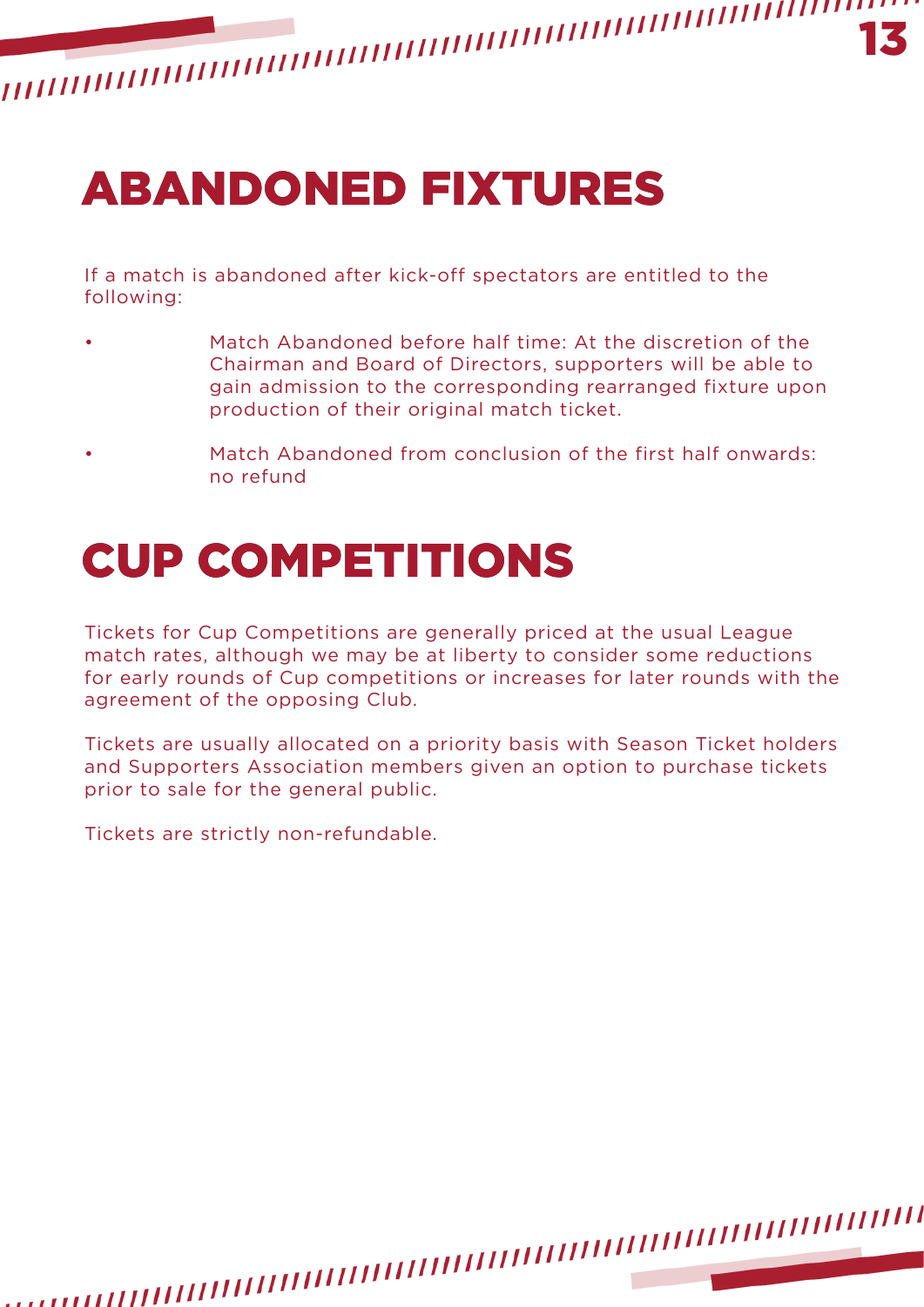## TRANSPORT & TRAVEL

The Club supports the policy of encouraging supporters to find alternative travel arrangements to the car. Details of all routes to the stadium can be found in the 'club' section of the website.

Further details of alternative travel arrangements are also published periodically in the match day programme.

There is free car parking available to supporters on match day located at Fairlands Valley Park on Broadhall Way. opposite the stadium. Please be aware that this is not controlled by Stevenage Football Club and is under the control of Stevenage Borough Council. **We strongly request all supporters to use the underpass and not to cross the A602 road.** Should these arrangements change at any time, for whatever reason, supporters will be informed via the club website.

Please also be aware that due to a change in parking restrictions at the Roaring Meg retail park. there is a 2 hour parking limit on match days which may result in a fine should you park for longer. Again this parking is not controlled by the Club.

In line with our Traffic Management Plan the Club's onsite Official Car Park will remain closed at 90 minutes and until 10 minutes after this period of time or until such time as the spectators have left the stadium.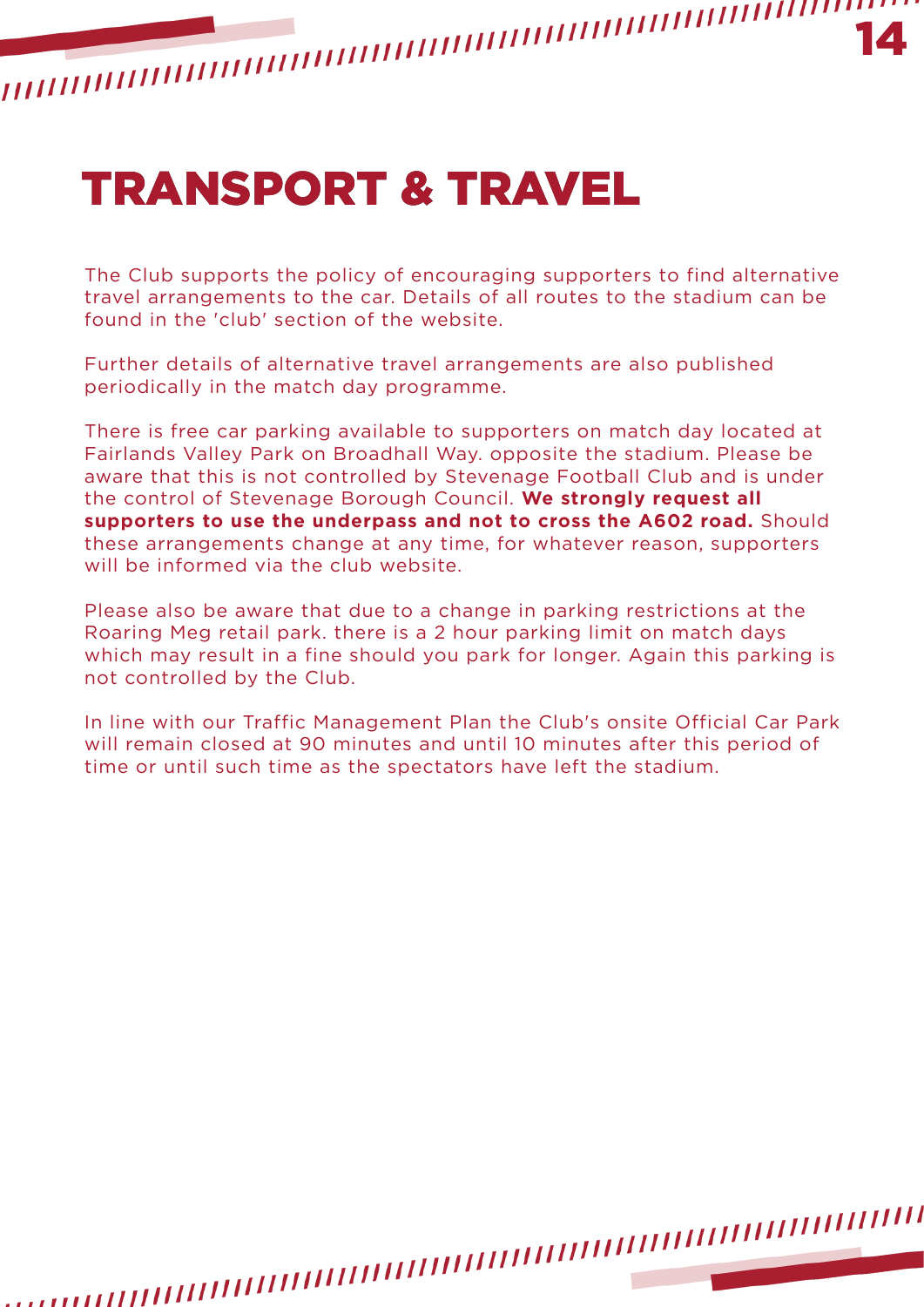

## AWAY MATCHES

For matches designated as All Ticket, Stevenage Football Club's supporters will be allocated tickets for away matches, in succession, on a priority basis as follows:

- Season Ticket holders
- Supporters Association members
- General sale
- Our opponents will determine the cost of these tickets.

Supporters can book a seat on the official Stevenage Football Club supporters coach, supplied by the Supporters Association, to all away games. Spaces on the coach may be limited and are distributed on a first come, first serve basis. Supporters can book their seat on the coach by calling John Carroll of the Supporters Association on 01438 814 285.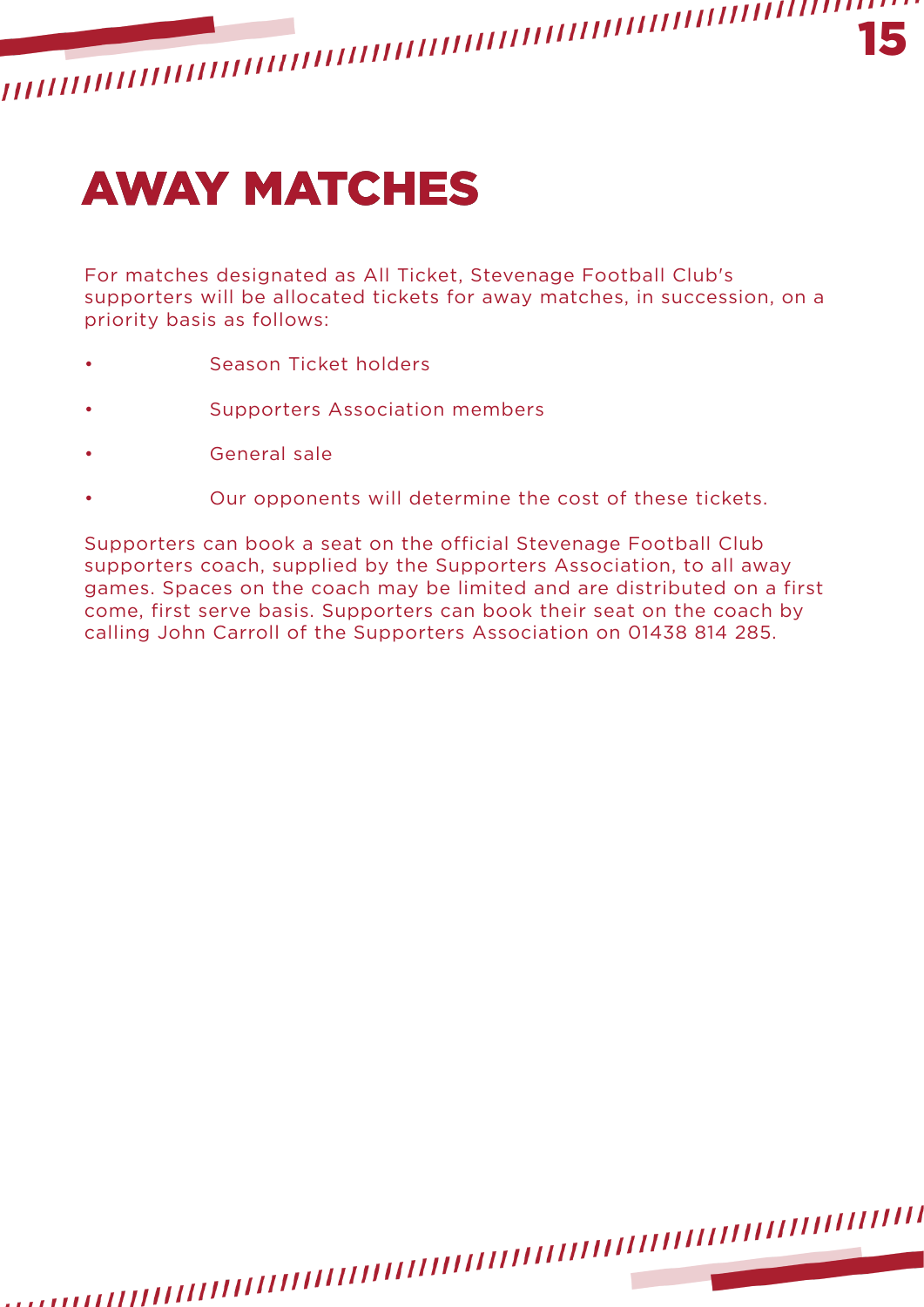STEVENAGE FOOTBALL CLUB FOUNDATION

Stevenage Football Club has a very active Foundation which aims to encourage all members of the local community to play football, encourage more people (especially children) to watch football, to improve the image of the game and to improve atmospheres at matches. We are also committed to improving the behaviour of players and spectators. We will, at all times, consider, revise and implement new and evolving strategies that will allow us to engage with our younger supporters through coaching courses, ticketing offers and special promotions & events.

Shephalbury Sports Academy is a dedicated facility allowing us to fulfil our community objectives and connect with our younger supporters. Further information on our community strategy can be obtained by emailing community@stevenagefc.com or by calling 01438 223 223.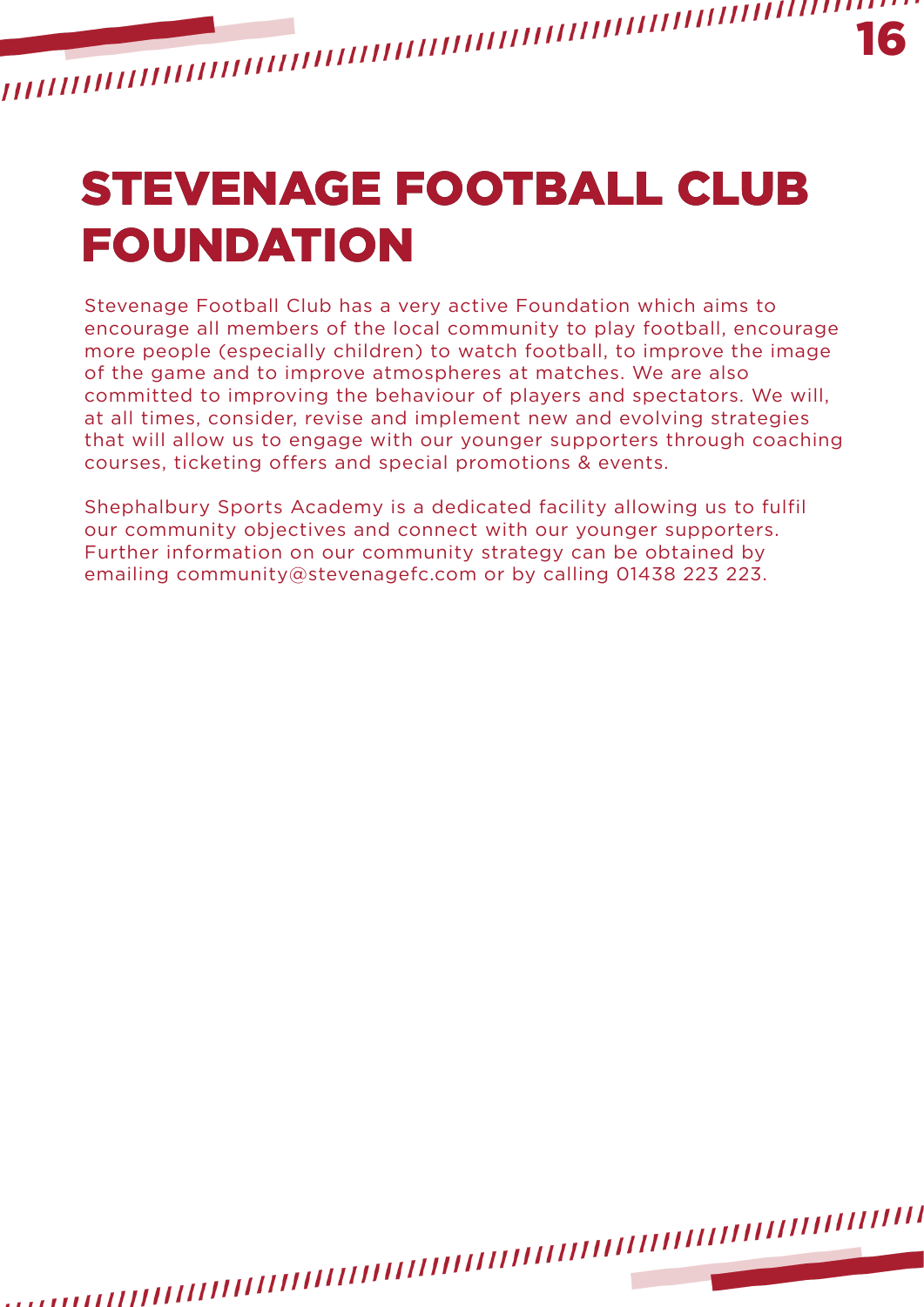

#### SAFEGUARDING

The Club takes its commitment to safeguarding very seriously and has a series of dedicated Safeguarding Officers, who can be contacted at the Club's address. All staff who work with young people and/or vulnerable adults hold a valid enhanced DBS certificate.

The club policy on Safeguarding Children is available at www.stevenagefc.com/club/policies.



The Club endeavours to support local charitable organisations rather than local arms of national organisations. Any requests for support should be directed to the Marketing & Media Manager Dan Branowsky at danielb@stevenagefc.com.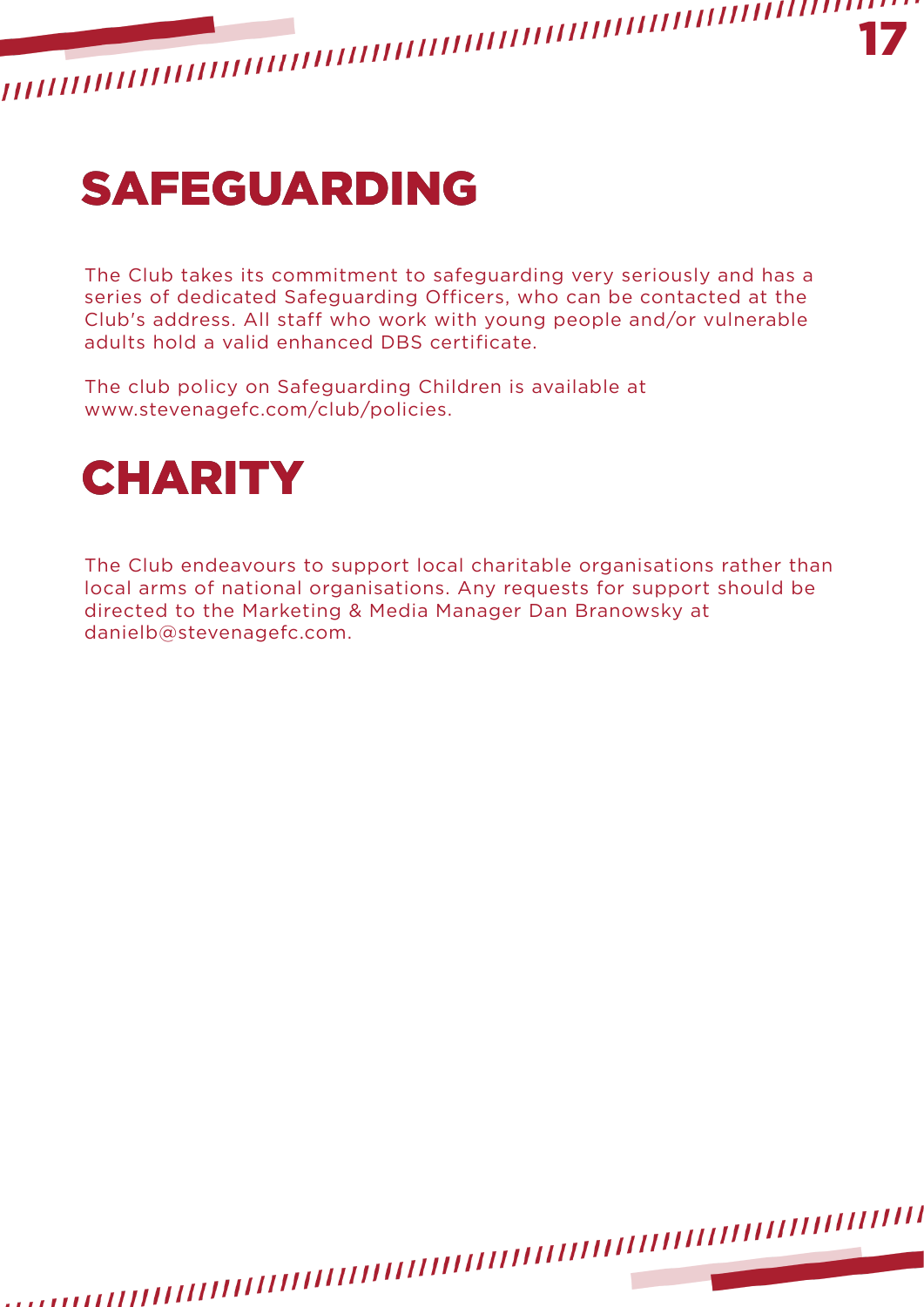# SUPPORTER CONSULTATION

The Club consults supporters on a regular basis through the following channels:

- Meet the Chairman event
- Meet the Manager event
- Liaison with the Supporters· Association
- Direct surveys and questionnaires

The Club publicises its position on major policy issues in an easily digested format in the Club programme / magazines / official website and through the local media.

The Club has had. and continues to develop ways to consult with the Shareholders, Sponsors, the Local Authorities and other interested parties.